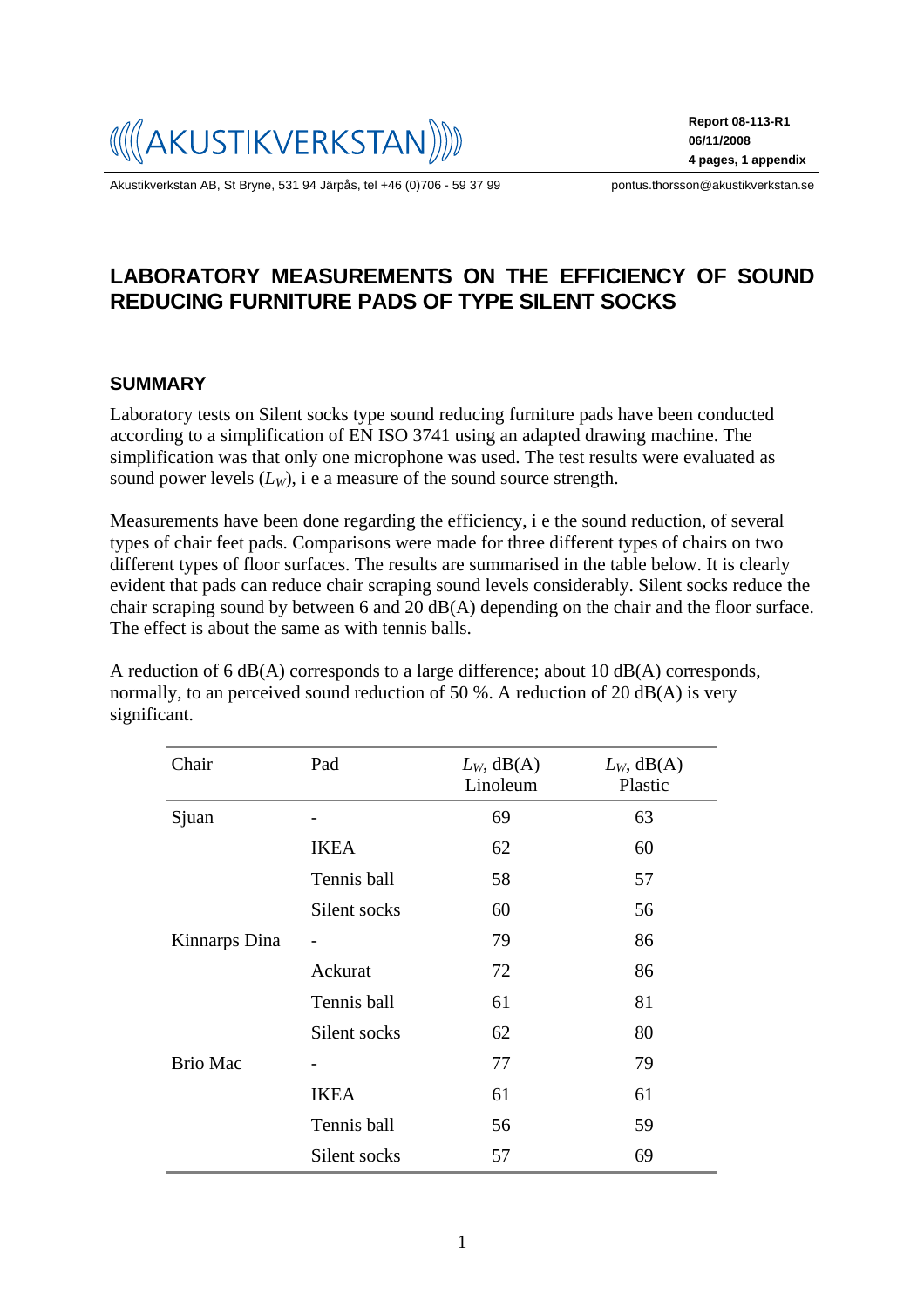# **1. CLIENT**

Eva Eriksson Produktdesign, Fiskhamnsgatan 10, 5th floor, S-414 55 Göteborg Contact person: Eva Eriksson, tel. +46 (0)31-245276

# **2. ASSIGNMENT**

To measure sound levels from chairs that are dragged across a floor under laboratory conditions, i e under conditions that are as controlled and repeatable as possible.

### **3. DESCRIPTION OF MEASUREMENTS**

The measurements were carried out in Akustikverkstan's reverberation room in Skultorp, 22/10/2008. A flooring surface (plastic or linoleum) of size 1.5 x 2.5 m was placed on the concrete floor. The chairs were dragged using a specially designed drawing machine that dragged the chairs by applying a mass to give a constant horizontal dragging force (see figure 1). The dragging line was secured to the back of the chair and the chair was dragged forwards. A dragging force of 4.5 kg was applied, and a weight of 5 kg was placed on the seat, at the rear to prevent the chair tipping forward when being dragged.

The machine allowed a dragging distance of about 1.5 m which normally took about 2 s to cover. The measurement microphone was placed 1.0 m away from and perpendicular to the centre of the dragging track and 0.8 m above the floor. The measurements were performed according to EN ISO 3741, apart from the fact that only one microphone position was used. The purpose of the measurements was to compare different furniture pads, and consequently the simplification was not considered significant.

The sound pressure level was measured in all one-third octave bands between 25 Hz and 20 kHz. Each combination of chair, pad and flooring was tested minimally three times. A test series with nine drawings is shown in Appendix 1: *Results*.



Figure 1. Test arrangement.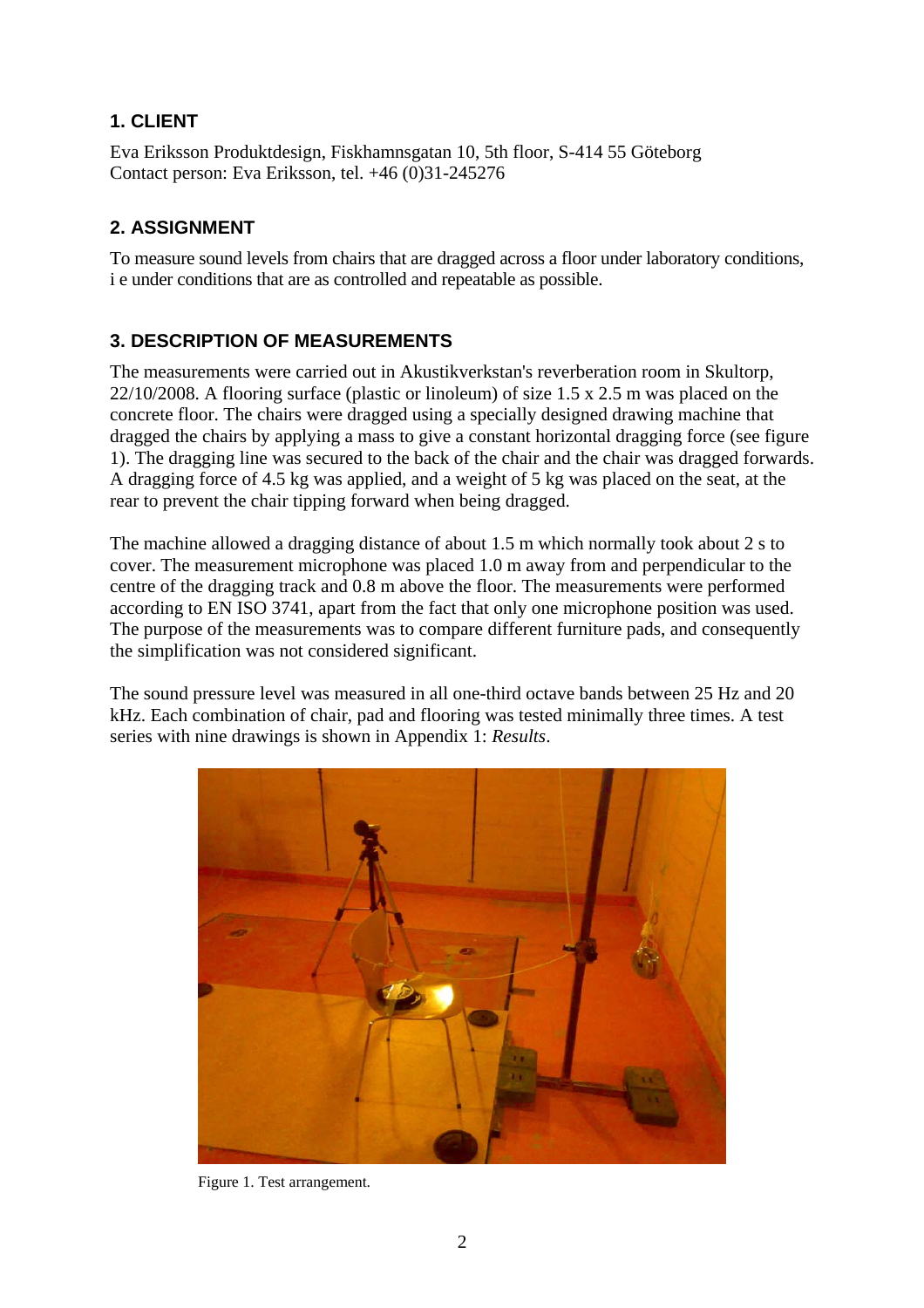### **4. TEST OBJECTS**

Three chairs were used in the tests:

- 1. "Sjuan" from Fritz Hansen
- 2. "Dina" from Kinnarps
- 3. "Mac" with plastic seat and back from Brio

The furniture pads used in the tests are presented below. Because of the variation in the size of the chair legs, it was not possible to use all the pads on all the chairs.

- 1. Self-adhesive felt pad from IKEA
- 2. Plastic foot with embedded felt base from Ackurat (type IFSF25212218S)
- 3. Tennis ball
- 4. Silent socks from Eva Eriksson Produktdesign

The flooring material used was Forbo Marmoleum 2.5 mm Ergoflex (linoleum) and Forbo Smaragd Ergoflex (plastic).

### **5. MEASUREMENT EQUIPMENT**

The equipment shown in table 1 was used in the measurements. The equipment meets class 1 requirement as per EN 61672-1, 60942 and 61260. The date of the most recent calibration is recorded in Akustikverkstan's calibration log. Control calibration of instruments was conducted immediately before and after the tests were carried out.

| Instruments                        | Make and type          | Serial<br>number |
|------------------------------------|------------------------|------------------|
| Microphone calibrator              | 01dB type Cal01        | 980207           |
| Sound level meter                  | 01dB SIP95             | 10573            |
| Microphone capsule                 | Microtech Gefell MK250 | 2137             |
| Microphone pre-amplifier           | 01dB PRE12N            | 22603            |
| Real time analyser                 | Norsonic 830           | 11440            |
| <b>Omnidirectional loudspeaker</b> | AV LV-kub              | 3                |
| Microphone capsule                 | Norsonic 1230          | 24438            |
| Microphone pre-amplifier           | Norsonic 1201          | 23686            |
| Amplifier                          | Denon POA 2200         |                  |

Table 1: Equipment used during the measurements.

### **6. RESULTS**

The measurements were evaluated both as sound power levels in one-third octave bands and as A-weighted sound power levels. The A-weighted sound power levels are shown in table 2 and the one-third octave values in Appendix 1: *Results*.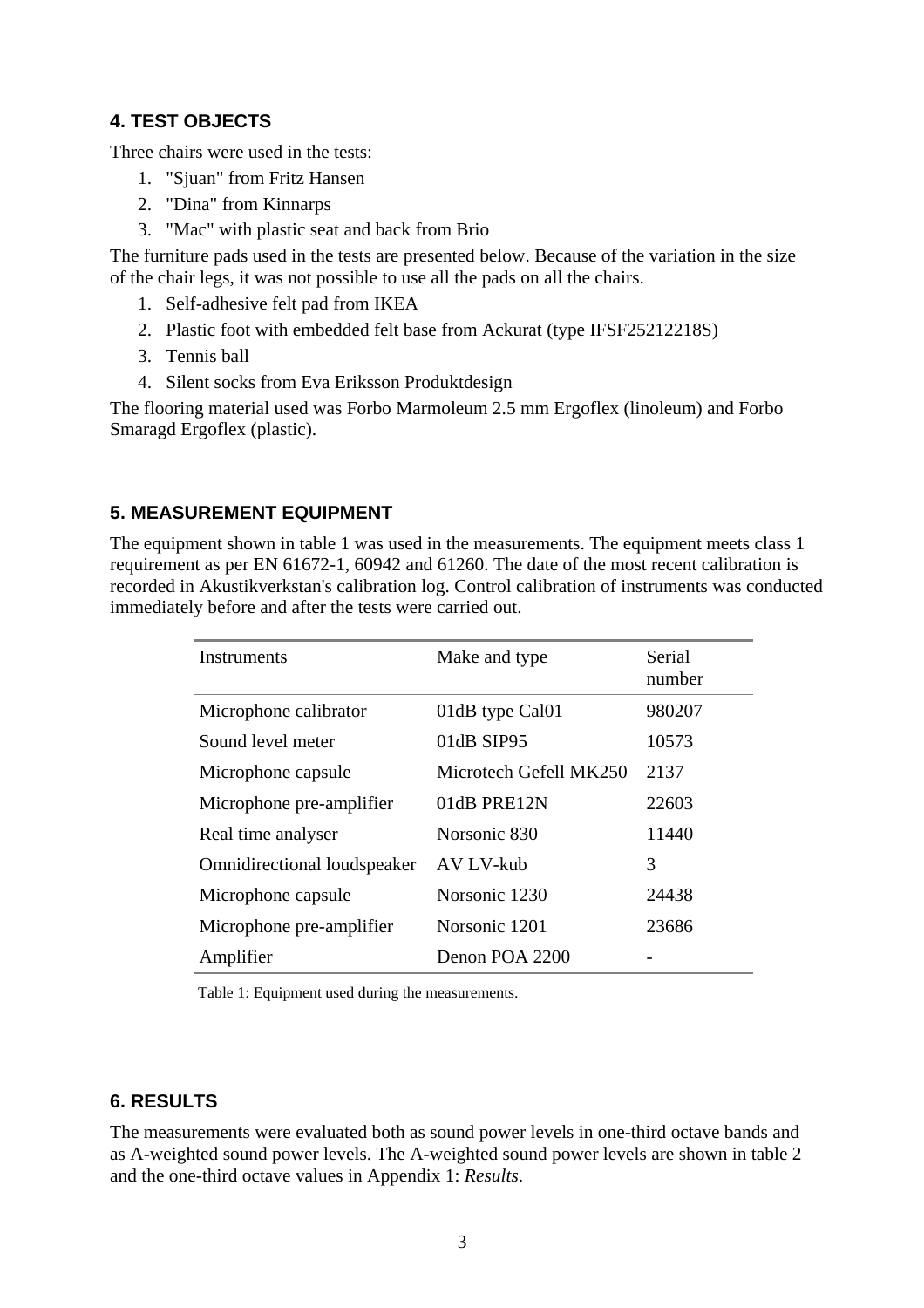Table 2 shows clearly that pads can reduce chair scraping sound levels significantly. A felt pad gives in most cases a distinct reduction, between 0 and 18 dB(A). The widely used method with tennis balls gives in many cases a much larger reduction, between 5 and 21  $dB(A)$ . Silent socks reduce chair scraping sound by between 6 and 20 dB(A), about the same efficiency as for tennis balls. The table also clearly shows that the reduction is very dependent on both the types of chair and flooring.

A reduction of 6 dB(A) corresponds to a large difference; about 10 dB(A) corresponds, normally, to an perceived sound reduction of 50 %. A reduction of 20 dB(A) is very significant.

| Chair           | Pad          | $L_W$ , dB(A)<br>Linoleum | $L_W$ , dB(A)<br>Plastic |
|-----------------|--------------|---------------------------|--------------------------|
| Sjuan           |              | 69                        | 63                       |
|                 | <b>IKEA</b>  | 62                        | 60                       |
|                 | Tennis ball  | 58                        | 57                       |
|                 | Silent socks | 60                        | 56                       |
| Kinnarps Dina   |              | 79                        | 86                       |
|                 | Ackurat      | 72                        | 86                       |
|                 | Tennis ball  | 61                        | 81                       |
|                 | Silent socks | 62                        | 80                       |
| <b>Brio Mac</b> |              | 77                        | 79                       |
|                 | <b>IKEA</b>  | 61                        | 61                       |
|                 | Tennis ball  | 56                        | 59                       |
|                 | Silent socks | 57                        | 69                       |

Table 2: Measured A-weighted combined sound effect levels for the different tests.

Pontus Thorsson *PhD in acoustics* 

Reviewed by Anders Bertilsson, 06/11/2008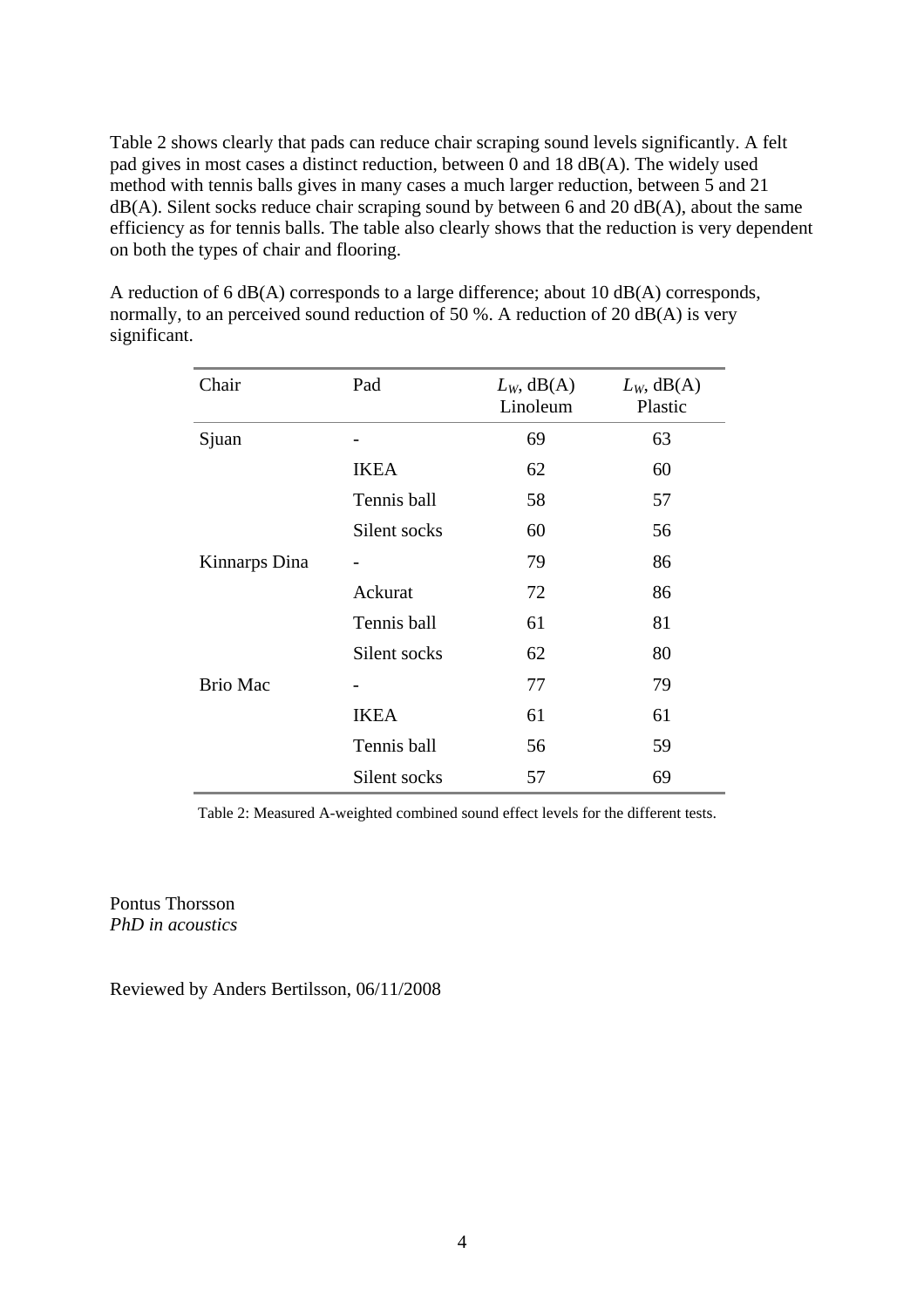# **APPENDIX 1: TEST RESULTS**



Figure B.1: "Sjuan" on linoleum.



Figure B.2: "Sjuan" on plastic.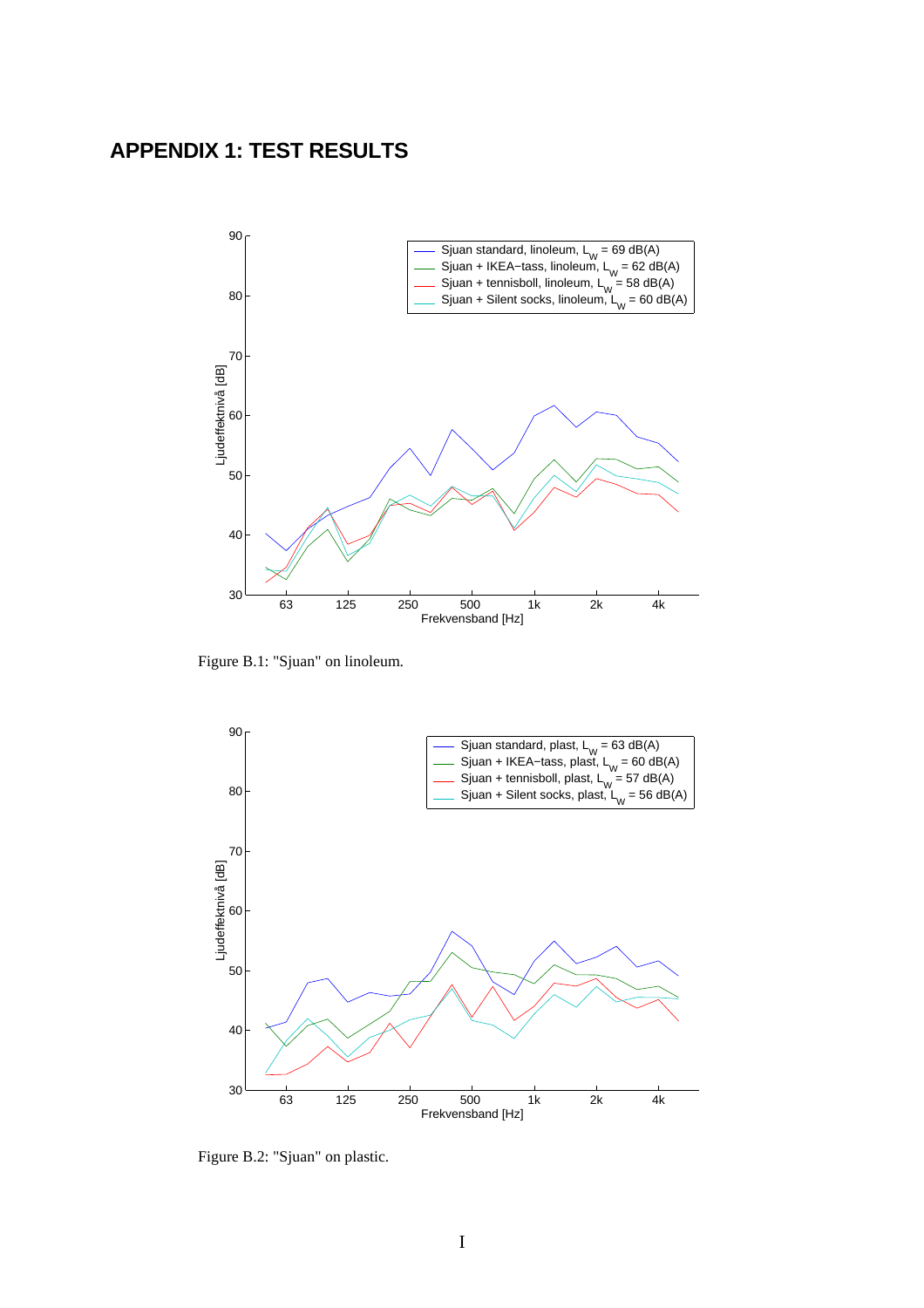

Figure B.3: Kinnarps "Dina" on linoleum.



Figure B.4: Kinnarps "Dina" on plastic.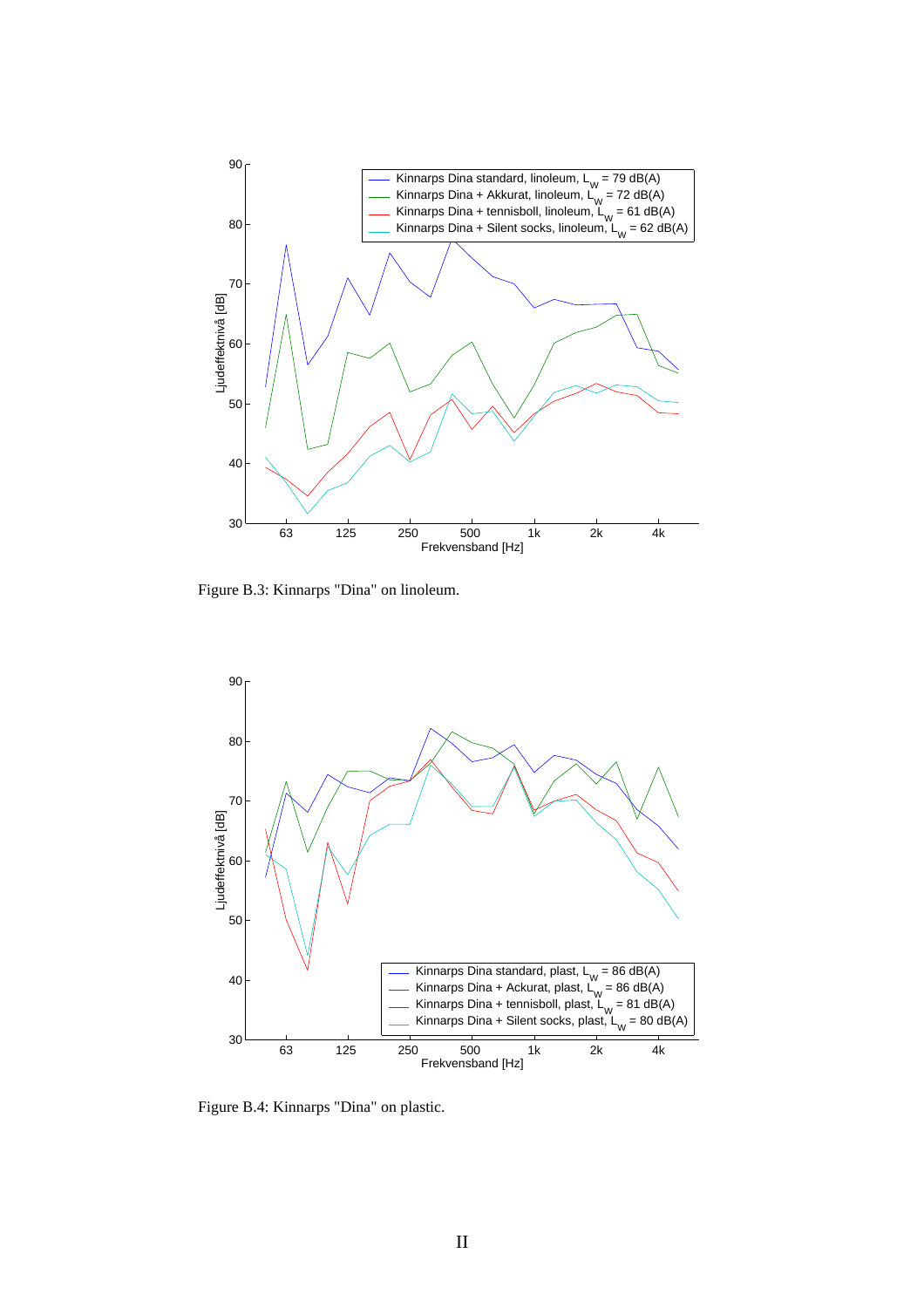

Figure B.5: Brio "Mac" on linoleum.



Figure B.6: Brio "Mac" on plastic.